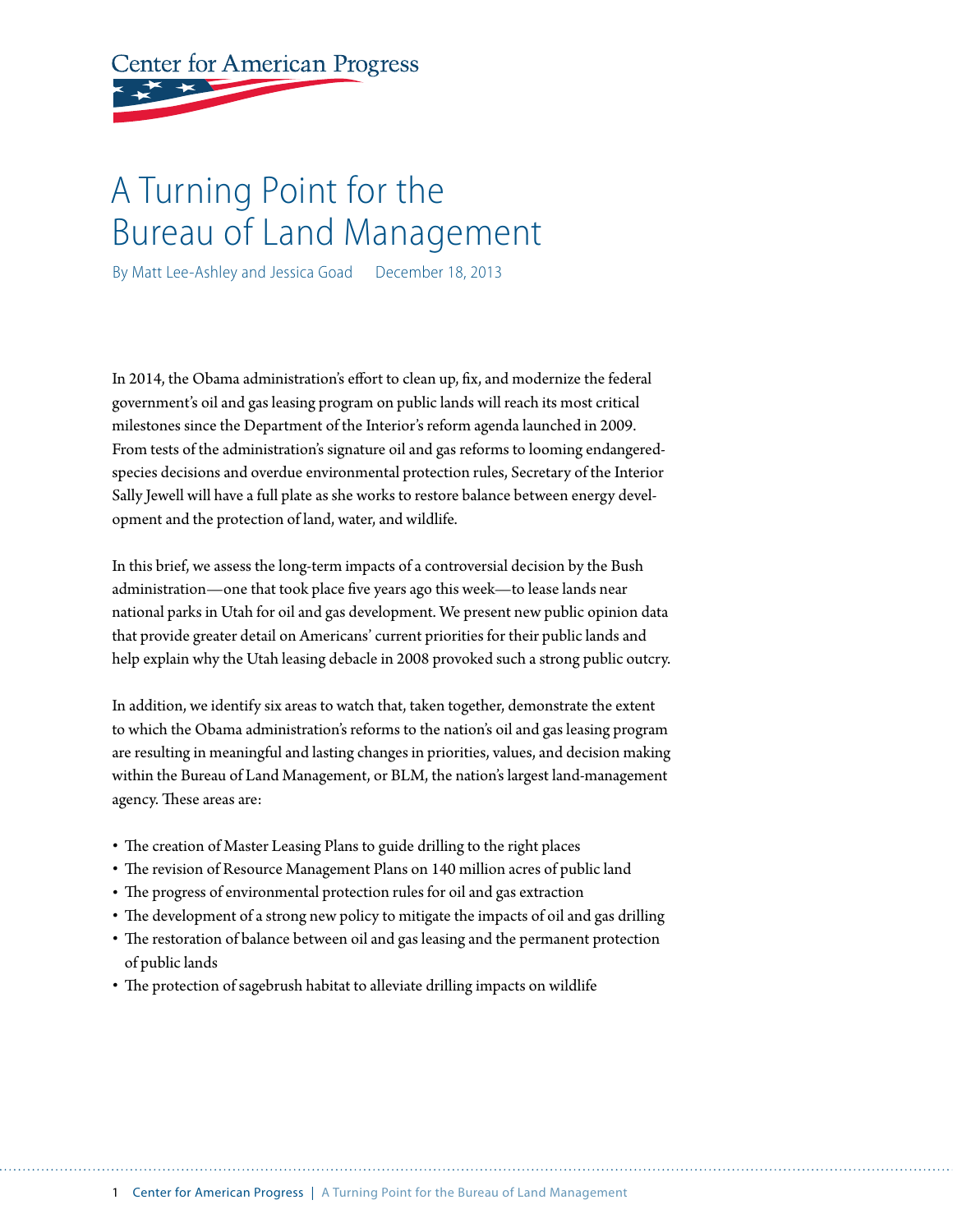### The legacy of the 2008 Utah leasing debacle

When President Obama took office, the BLM's oil and gas leasing program was in crisis. Just one month earlier on December 19, 2008, the Bush administration had auctioned off oil and gas leases on more than 103,000 acres of public land near Arches and Canyonlands National Parks, Dinosaur National Monument, Desolation Canyon, Nine Mile Canyon, and wilderness study areas in Utah.<sup>1</sup>

The decision provoked a firestorm of opposition. *The Salt Lake Tribune* said the BLM acted with "blatant disregard for its mission to protect Americans' special and irreplaceable lands."2 A federal court agreed and, citing the "threat of irreparable harm to public land if the leases are issued,"<sup>3</sup> granted a temporary restraining order blocking the BLM from moving ahead with the leases.<sup>4</sup> Obama's new Interior Secretary, Ken Salazar, ordered a top-to-bottom review of the federal government's oil and gas leasing program and the parcels in question on February 4, 2009, just two weeks after taking office.<sup>5</sup>

Five years later, the controversy over the 2008 Utah lease sale appears as a watershed moment for public land management in at least two regards. First, the outcry against the Bush administration's decision signaled a growing divide between the public's rising demand—particularly in the West—for more protections and recreational opportunities on public lands versus the Bush administration's focus on maximizing oil and gas production at the expense of competing uses.

Though oil and gas have long been and continue to be an economic lynchpin in many Western communities, less than 2 percent of the region's workforce is now in traditional natural resource sectors, such as mining, timber, and oil and gas, while more than 70 percent work in service-related sectors, according to research by Colorado College.<sup>6</sup> With the outdoor recreation economy contributing billions of dollars to their states each year, voters now overwhelmingly see public lands as integral to their quality of life and attracting high-quality employers and good jobs.7

New research suggests that the public outcry against the Bush administration's 2008 actions in Utah reflected broader public opinion trends in the West and nationally that continue today. At the request of the Center for American Progress, Hart Research Associates conducted more than 1,000 interviews with voters across the country from October 31 to November 4 to better understand the public's preferred uses for public lands.<sup>8</sup>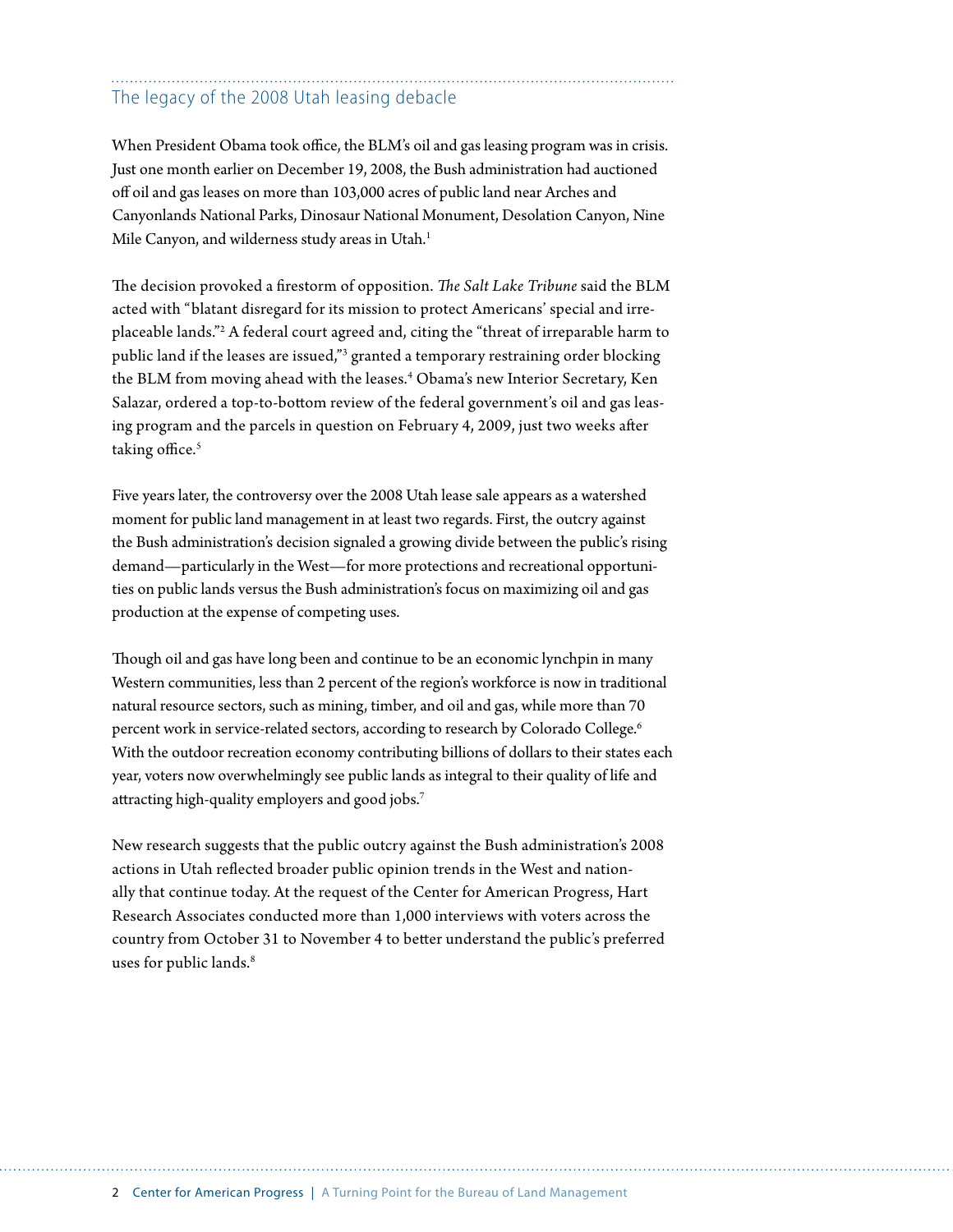The researchers concluded that "Two pillars define what is at stake for public lands for voters across the country: permanently protecting public lands for future generations and ensuring access to recreational activities."9 These priorities were most strongly felt in the West, where 74 percent of voters say the permanent protection of public lands is very important to them, and 65 percent say that ensuring recreational access is very important. In contrast, only 27 percent of voters nationally say that ensuring that public lands are available to oil and gas development is a high priority.<sup>10</sup>

While the controversy and outcry over the 77 parcels in Utah were evidence of shifting public values, they also marked a turning point for the BLM's approach to oil and gas management. Under the Bush administration, the BLM was tasked with implementing the recommendations of Vice President Dick Cheney's Energy Task Force, which called for rewriting land-management plans to prioritize energy development, expediting or sidestepping environmental reviews, and doubling the oil and gas production on federal lands.<sup>11</sup>

By the end of the Bush administration's tenure, Western communities were weary of its oil and gas policies. "For years," wrote the *Salt Lake Tribune* editorial board in early 2009, "Bush administration officials have been hell-bent on handing out drilling rights to energy companies with little regard for the long-term consequences of ravaging the natural landscapes of the West for short-term gain."12

### The Obama administration's oil and gas leasing reforms: A progress report

The Obama administration—led by then-Secretary of the Interior Ken Salazar—reviewed the 77 parcels of BLM's oil and gas leasing program in early 2009. The findings were documented in reports by Deputy Secretary of the Interior David J. Hayes<sup>13</sup> and by an interdisciplinary and interagency team of natural resource professionals.14 The reviewers found a leasing system that was overwhelmed: Agency professionals were under pressure to process leases faster than they could be appropriately reviewed, other values and uses on public lands were being discounted, and the oil and gas industry dominated the process. The program had become so controversial that 40 percent of all leasing parcels were formally protested by local communities, recreational users, and conservation organizations by 2008, up from just 1 percent in 1998.<sup>15</sup> In Utah, New Mexico, Colorado, and Wyoming, the problem was even worse. A review by the Government Accountability Office found that 74 percent of all proposed leasing parcels in those four states from 2007 to 2009 were protested.16 lands.pdf.

#### **FIGURE 1**

#### **Two standout priorities for public lands: Access to recreational activities and permanent protection**

**Priorities rated 9–10 on a 10-point scale with 10 being an extremely important priority for public lands managed by the federal government**

| Permanently protect/conserve public lands for |
|-----------------------------------------------|
| future generations                            |



Source: Hart Research Associates, "Voters' Views on Balancing Conservation and Drilling on America's Public Lands" (2013), available at http://www.americanprogress.org/wp-content/uploads/2013/12/Hart-Research-public-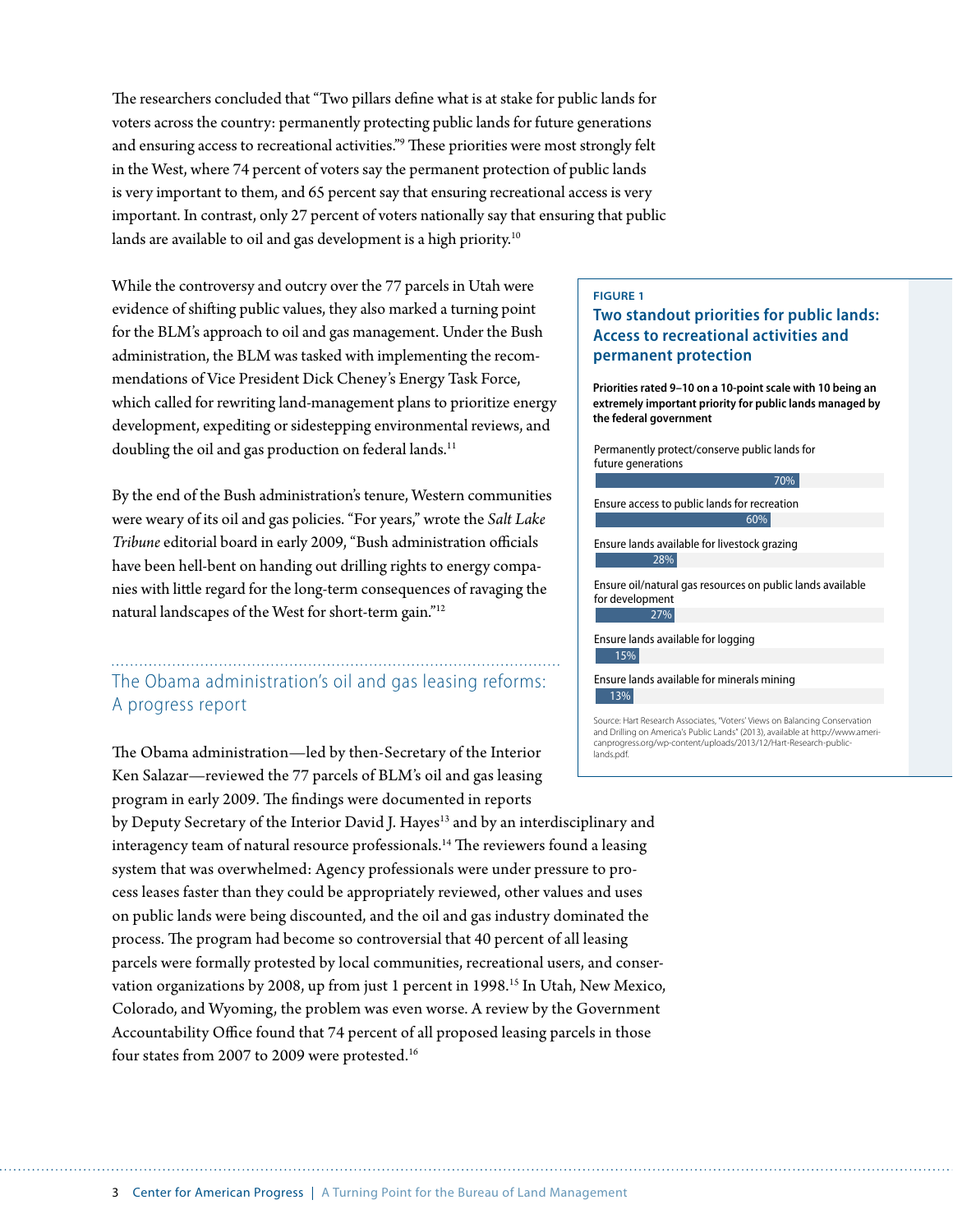Based on these growing problems and the findings of the interdisciplinary review team, the Obama administration and the BLM launched the most significant reforms to the oil and gas leasing program in the agency's  $67$ -year history.<sup>17</sup> The reforms help advance two fundamental philosophical changes for the agency:

- 1. They affirm that, under the BLM's multiple-use mission in the Federal Land Policy and Management Act of 1976, oil and gas development is to be balanced with other values and uses of public lands to ensure "the health and productivity of the public lands for the use and enjoyment of present and future generations."18 "Under applicable laws and policies," reads the BLM instruction memorandum implementing the reforms, "there is no presumed preference for oil and gas development over other uses."<sup>19</sup> This statement represented a major about-face after the culture and actions of the Bush administration's BLM.
- 2. The reforms call for a landscape-level approach to oil and gas planning and decision making. Under the reforms, the agency tells industry up front which areas of public lands are best suited for drilling, have the fewest environmental concerns, and minimize potential conflict with other high-value uses, such as recreation. This early planning approach is aimed at reducing the risk of costly and time-consuming conflicts that arise when industry nominates parcels—without good guidance from the agency—that prove to be highly controversial.

The BLM leasing reforms have begun to deliver promising returns since their issuance in May 2010. Only 10 percent of oil and gas lease sales were protested nationwide in 2011, and this rose to only 12 percent in 2012.<sup>20</sup> Additionally, a higher percentage of the parcels nominated by industry are now being sold, suggesting that agency professionals are focusing their time and resources on nominations that are more likely to sell.<sup>21</sup> Meanwhile, oil and gas production is still high. In fact, crude oil production on onshore federal lands was higher in each of the last four years than it was in 2008.<sup>22</sup>

The BLM's leasing reforms, however, should not be measured simply by the reduction of protests and lawsuits but by whether the agency's decisions better reflect its statutory mandate and the public's evolving priorities for the management of public lands. In this regard, whether the reforms have taken hold and, indeed, the management of public lands is coming more into line with the public's priorities will be clear in the next year. In 2014, the BLM will face the most significant policy and management decisions it has encountered since 2009, when this administration took office.

We have identified six areas to watch over the coming year for indications of the success of the 2010 oil and gas leasing reforms and extent to which the 2008 Utah leasing controversy has spurred an enduring shift in principles and values within the BLM.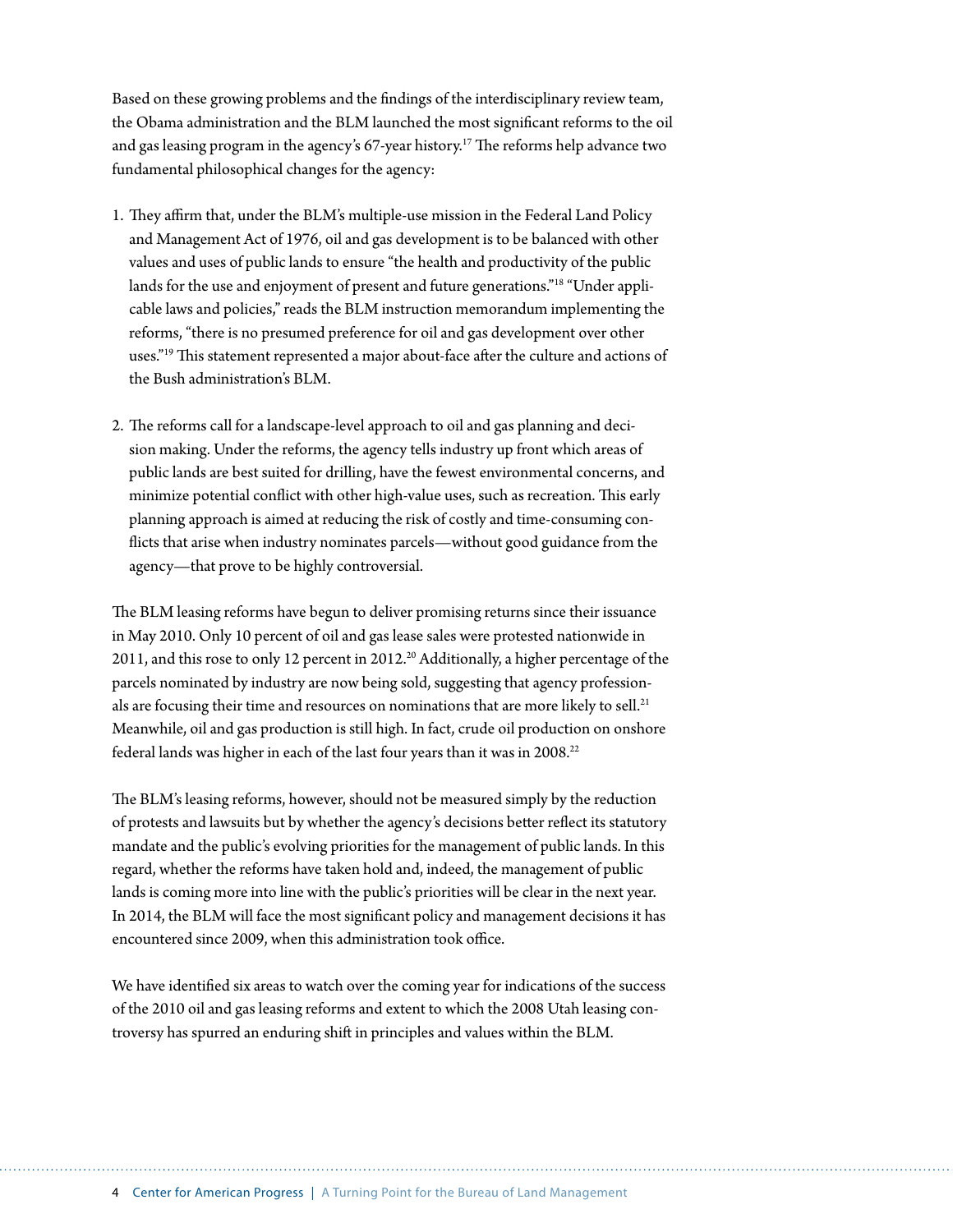#### Master Leasing Plans

The 2010 leasing reforms created a new planning tool, called a Master Leasing Plan, or MLP, that BLM land managers are encouraged to use to identify which areas of the landscape are best suited for oil and gas leasing and which areas are to be protected for other uses such as recreation, hunting, and fishing.<sup>23</sup> The BLM has identified 17 places where it will consider undertaking a master leasing plan, of which it has begun work on  $13.^{24}$ Completing work on MLPs over the coming year will be a key milestone for the administration's oil and gas leasing reforms. The outcome of the Moab MLP will be particularly important to watch, as it was the site of the 2008 leasing controversy in Utah and the protection of outdoor recreation opportunities is vital to the health of the area's economy.

#### Resource Management Plans

The management of nearly 140 million acres of BLM lands will be under review and revision as part of the agency's planning process in 2014.<sup>25</sup> The BLM is required to update the plans for each of its 136 different management areas every 10 to 15 years. With so many Resource Management Plans under revision in the coming year, the BLM and the Obama administration have an opportunity to adjust to shifting public priorities, incorporate new science and information about the landscape, and better account for the economic and intrinsic values of protecting public lands from development.

#### Environmental protection rules

According to the Office of Management and Budget's "Unified Agenda" released this fall, the BLM currently is at work on at least eight key rulemakings, four of which are aimed at reducing the environmental impacts of fossil-fuel extraction on public lands. These are:

- "Onshore Oil and Gas Order 9: Waste Prevention and Use of Produced Oil and Gas for Beneficial Purposes": This rule would reduce and limit the amount of methane, a greenhouse gas more potent than carbon dioxide, released from oil and gas facilities on public lands. In particular, it would "establish standards to limit the waste of vented and flared gas."26
- "Hydraulic Fracturing": To ensure that this widely used drilling practice is conducted with adequate protections for humans, water, and wildlife, this rule provides for public disclosure of chemicals used in the process and strengthens "regulations related to well-bore integrity."27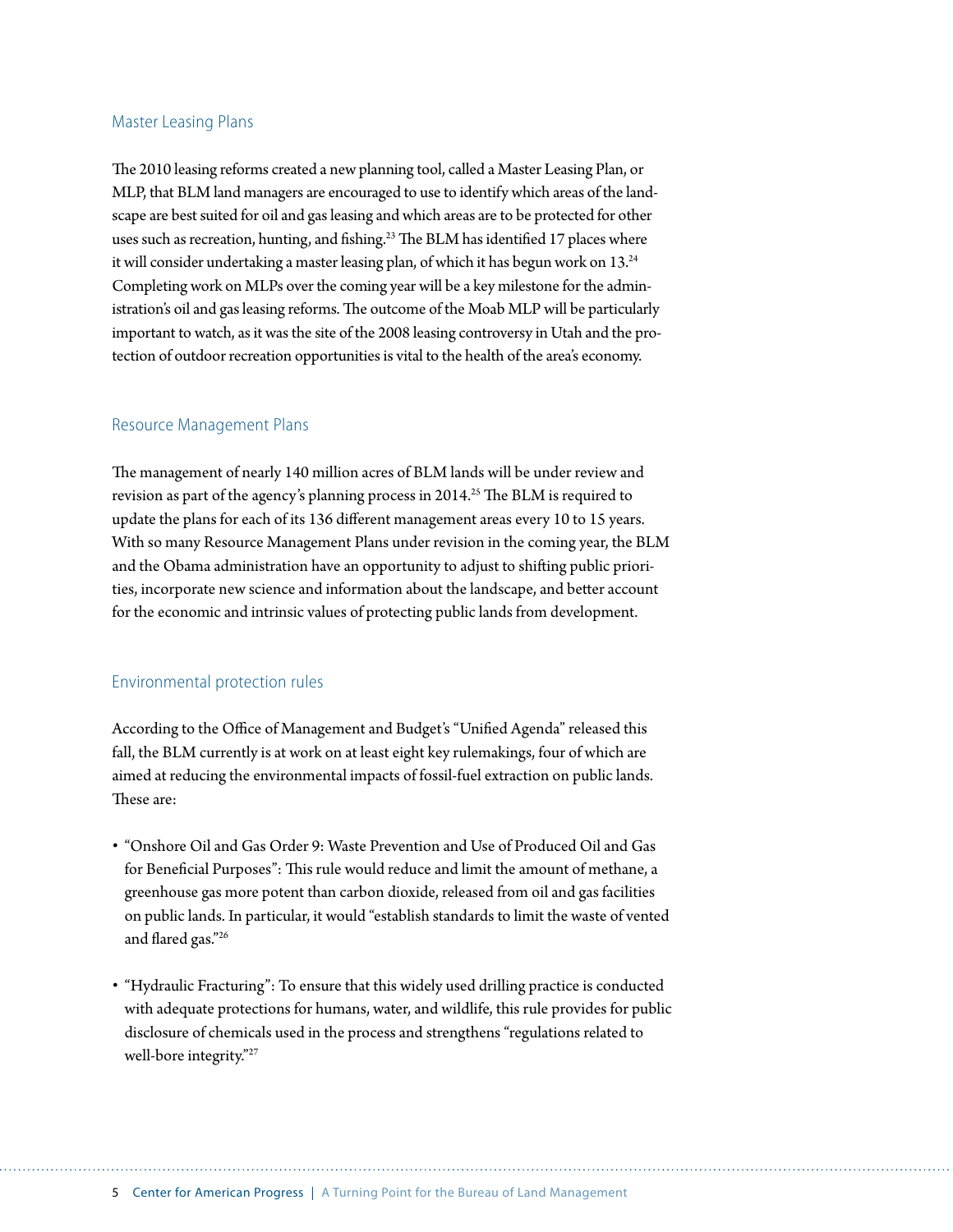- "Onshore Oil and Gas Order 4: Oil Measurement": This short but critically important rule would ensure that oil and gas extracted from federal lands is "accurately measured and reported," in order to ensure that taxpayers are getting a fair return. It was last updated in 1989.<sup>28</sup>
- "Oil Shale Management": Oil-shale extraction technologies remain untested and unproven at the commercial scale. It is therefore important that this rule to guide the nation's oil-shale program recognizes the speculative nature of the technologies, protects communities and water supplies during potential development, and enables the government to set an appropriate royalty rate if the technology is ever proven on a commercial scale.<sup>29</sup>

In addition to finalizing these rules to provide protection to our air, water, land, and wildlife, we recommend that the BLM initiate a new rulemaking process to increase the royalty rate on oil and gas from public lands, which is at the same rate that was set in the 1920s, to provide a fairer return for taxpayers.<sup>30</sup>

#### Secretarial order on mitigation

Secretary Jewell proposed her first secretarial order in November, which established a "Department-wide mitigation strategy to ensure efficiency, consistency, conservation in infrastructure development."31 This is an important first step, but work remains to develop agency-level policymaking to implement it. To make the secretarial order as effective as possible, the policy that the BLM develops should recognize that avoiding drilling in special places is the first step to an effective mitigation strategy.

#### Balancing drilling with land conservation

To provide a balanced approach to the management of public lands, the federal government should not only be working to provide opportunities for oil and gas development but also permanently protecting new areas for the public to use and enjoy. Unfortunately, the pace of land conservation has fallen behind the pace of oil and gas leasing in recent years. Since President Obama took office, 7.3 million acres of public lands have been leased to oil and gas companies for drilling, while only 2.9 million acres have been permanently protected.<sup>32</sup> This imbalance is largely caused by Congress's inability to pass the common-sense wilderness and national park bills that members of both parties have introduced. As a result, the Obama administration should respond to the desires of local communities by accelerating its efforts to permanently protect public lands using executive authority.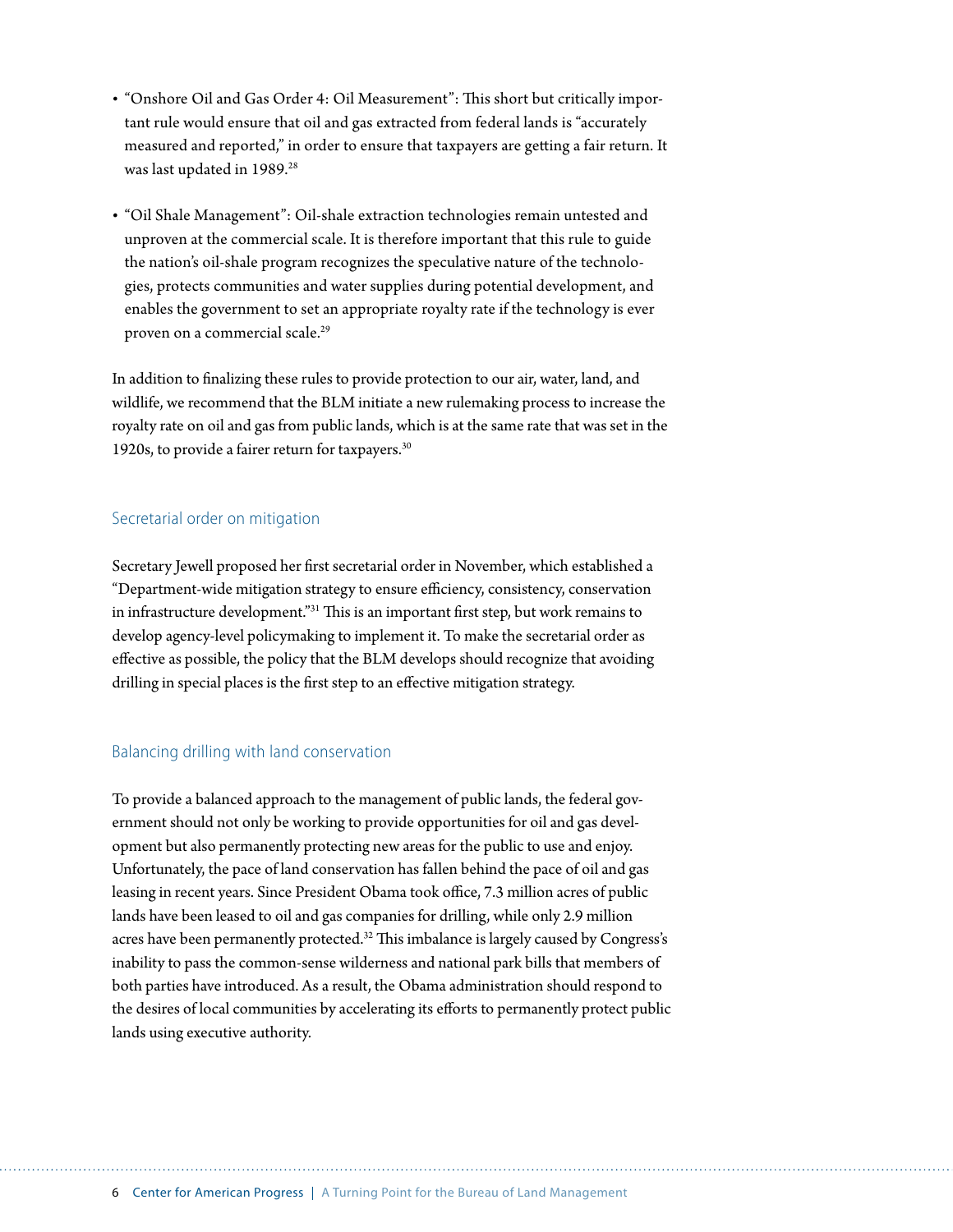#### Sage-grouse protections

The fragmentation of the West's iconic and vast sagebrush habitat over several decades has caused populations of the once ubiquitous greater sage grouse to collapse. As a result, the U.S. Fish and Wildlife Service will decide in 2015 whether the species should be protected under the Endangered Species Act.<sup>33</sup> To provide better protections for the sage grouse and sagebrush habitat—on which hundreds of other species, including game such as elk and deer also rely—the BLM is revising 28 of its resource management plans.34 To avoid the need to list the species as threatened or endangered, these plan revisions will have to include strong protections for the sage grouse and set aside areas that are not to be developed or disturbed.

## Conclusion

Interior Secretary Sally Jewell and the president's nominees to lead the BLM and oversee land-management policy at the Department of the Interior are well prepared to address these six challenges and follow through on the reform agenda launched in the wake of the Utah leasing debacle.

In a recent speech at the National Press Club, Secretary Jewell reflected on what she called "a fundamental issue for Interior as a land manager: how we balance the inherent tensions that can exist with development and conservation." She noted, "Part of the answer is encouraging development in the right ways and in the right places. Part of the answer is recognizing that there are some places that are too special to develop."35

The principles that Secretary Jewell articulated, if fully applied to the six areas to watch that we outline above, will help complete a BLM's remarkable transformation in five short years, yield smarter and better oil and gas policies for the country, and forge a pillar of President Obama's energy and conservation legacy.

*Matt Lee-Ashley is a Senior Fellow at the Center for American Progress, focusing on energy, environment, and public lands. Jessica Goad is the Manager of Research and Outreach for the Center's Public Lands Project.*